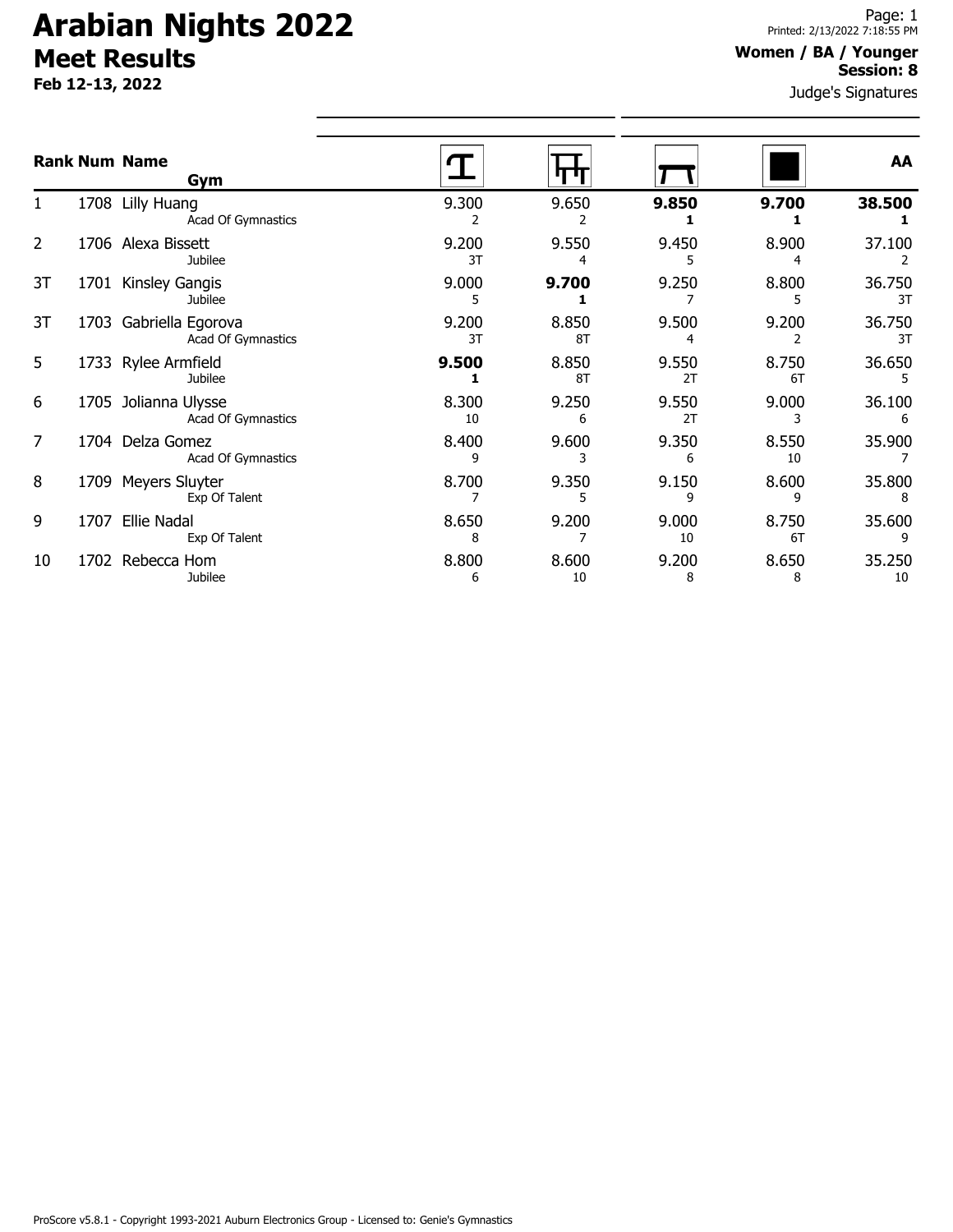## **Arabian Nights 2022 Meet Results**

**Feb 12-13, 2022**

#### **Women / BA / Middle Session: 8**

Judge's Signatures

|    |      | <b>Rank Num Name</b><br>Gym                |             |             |             |             | AA           |
|----|------|--------------------------------------------|-------------|-------------|-------------|-------------|--------------|
|    |      | 1711 Lilly Cole<br>Jubilee                 | 9.300       | 9.850       | 9.700       | 9.150<br>6T | 38.000       |
| 2  |      | 1719 Alexa Bradley<br><b>Rising Stars</b>  | 9.250       | 9.700<br>2  | 9.500<br>5T | 9.250<br>4T | 37.700       |
| 3  |      | 1718 Valentina Alvarez<br>Gina's           | 9.450       | 9.500       | 9.300<br>10 | 9.300<br>3  | 37.550       |
| 4  |      | 1716 Miranda Irribarra<br>Gina's           | 9.000<br>8  | 9.550<br>4  | 9.550<br>3T | 9.400       | 37.500       |
| 5  |      | 1713 Aspen Goggins<br>Acad Of Gymnastics   | 9.200<br>5T | 9.600<br>3  | 9.350<br>9  | 9.250<br>4T | 37.400       |
| 6  |      | 1715 Kaylee Hernandez<br>Gina's            | 9.100       | 8.700<br>10 | 9.600       | 9.500       | 36.900<br>6  |
| 7  |      | 1714 Josielle Ulysse<br>Acad Of Gymnastics | 9.200<br>5T | 9.000<br>9  | 9.550<br>3T | 9.100<br>8  | 36.850       |
| 8  |      | 1712 Emma Golubyeva<br><b>Rising Stars</b> | 8.800<br>11 | 9.150<br>8  | 9.450       | 9.150<br>6T | 36.550<br>8  |
| 9  | 1732 | Bayleigh Smith<br><b>Jubilee</b>           | 8.900<br>9T | 9.350       | 9.500<br>5T | 8.650<br>10 | 36.400       |
| 10 | 1717 | <b>Birkley Stubbs</b><br>Exp Of Talent     | 9.400<br>2  | 9.400<br>6  | 8.850<br>11 | 8.250<br>11 | 35.900<br>10 |
| 11 |      | 1731 Grace Gates<br><b>Rising Stars</b>    | 8.900<br>9T | 8.450<br>11 | 9.400<br>8  | 8.800<br>9  | 35.550<br>11 |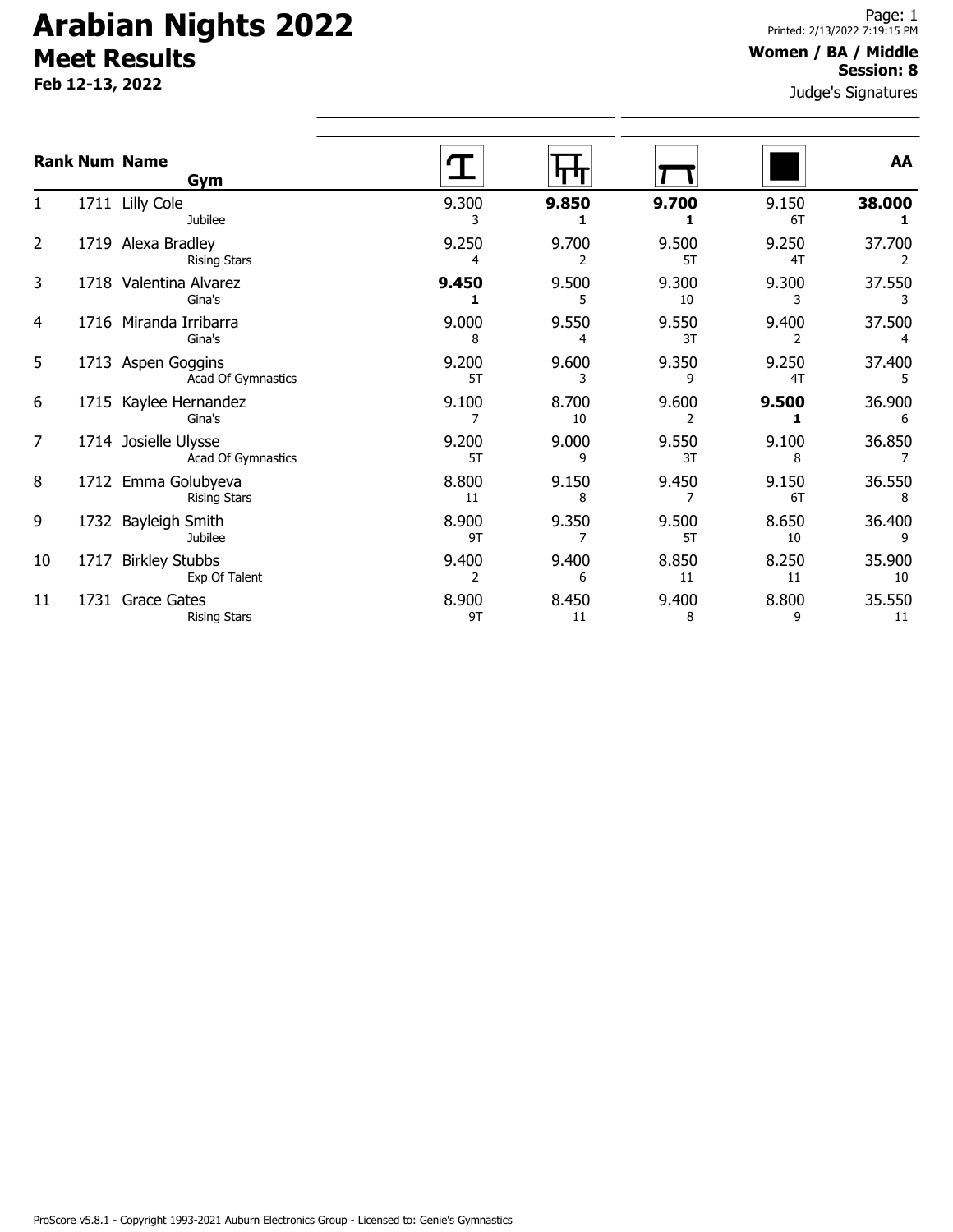## **Arabian Nights 2022 Meet Results**

**Feb 12-13, 2022**

#### **Women / BA / Older Session: 8**

Judge's Signatures

|    | <b>Rank Num Name</b><br>Gym                                   |             |             |             |             | AA           |
|----|---------------------------------------------------------------|-------------|-------------|-------------|-------------|--------------|
|    | 1730 Sophia Echarri<br>Gina's                                 | 9.450<br>4T | 9.750       | 9.300<br>4T | 9.600       | 38.100       |
| 2  | 1722 Isabella Borges<br>Gina's                                | 9.400<br>6  | 9.600       | 9.250       | 9.650       | 37.900       |
| 3  | 1724 Synthia Lemus<br>Gina's                                  | 9.550       | 9.550<br>5  | 9.150<br>8  | 9.550<br>3  | 37.800       |
| 4  | 1728 Isabella Dolinski Albequerq<br><b>Acad Of Gymnastics</b> | 9.100<br>8  | 9.700<br>2  | 9.300<br>4T | 9.150<br>5  | 37.250       |
| 5  | 1721 Alexandra Makrushyna<br>Acad Of Gymnastics               | 9.000<br>9T | 9.650<br>3  | 9.650<br>1T | 8.900       | 37.200<br>5  |
| 6T | 1729 Ella Tamir<br><b>Rising Stars</b>                        | 9.200       | 9.150<br>10 | 9.650<br>1T | 9.050<br>6  | 37.050<br>6T |
| 6T | 1723 Giovanna Cunha<br><b>Rising Stars</b>                    | 8.800<br>11 | 9.500<br>6T | 9.550<br>3  | 9.200<br>4  | 37.050<br>6T |
| 8  | 1725 Sara Sofia Kirestian<br>Exp Of Talent                    | 9.450<br>4T | 9.500<br>6T | 8.750<br>11 | 8.700<br>8T | 36.400<br>8  |
| 9  | 1727 Kate Barth<br><b>Rising Stars</b>                        | 9.000<br>9T | 9.300<br>9  | 9.300<br>4T | 8.700<br>8T | 36.300<br>9  |
| 10 | 1726 Adrienne Menard<br>Exp Of Talent                         | 9.600       | 9.450<br>8  | 8.800<br>10 | 8.400<br>11 | 36.250<br>10 |
| 11 | 1720 Sadie Cohen<br>Exp Of Talent                             | 9.500<br>3  | 9.100<br>11 | 9.000<br>9  | 8.450<br>10 | 36.050<br>11 |